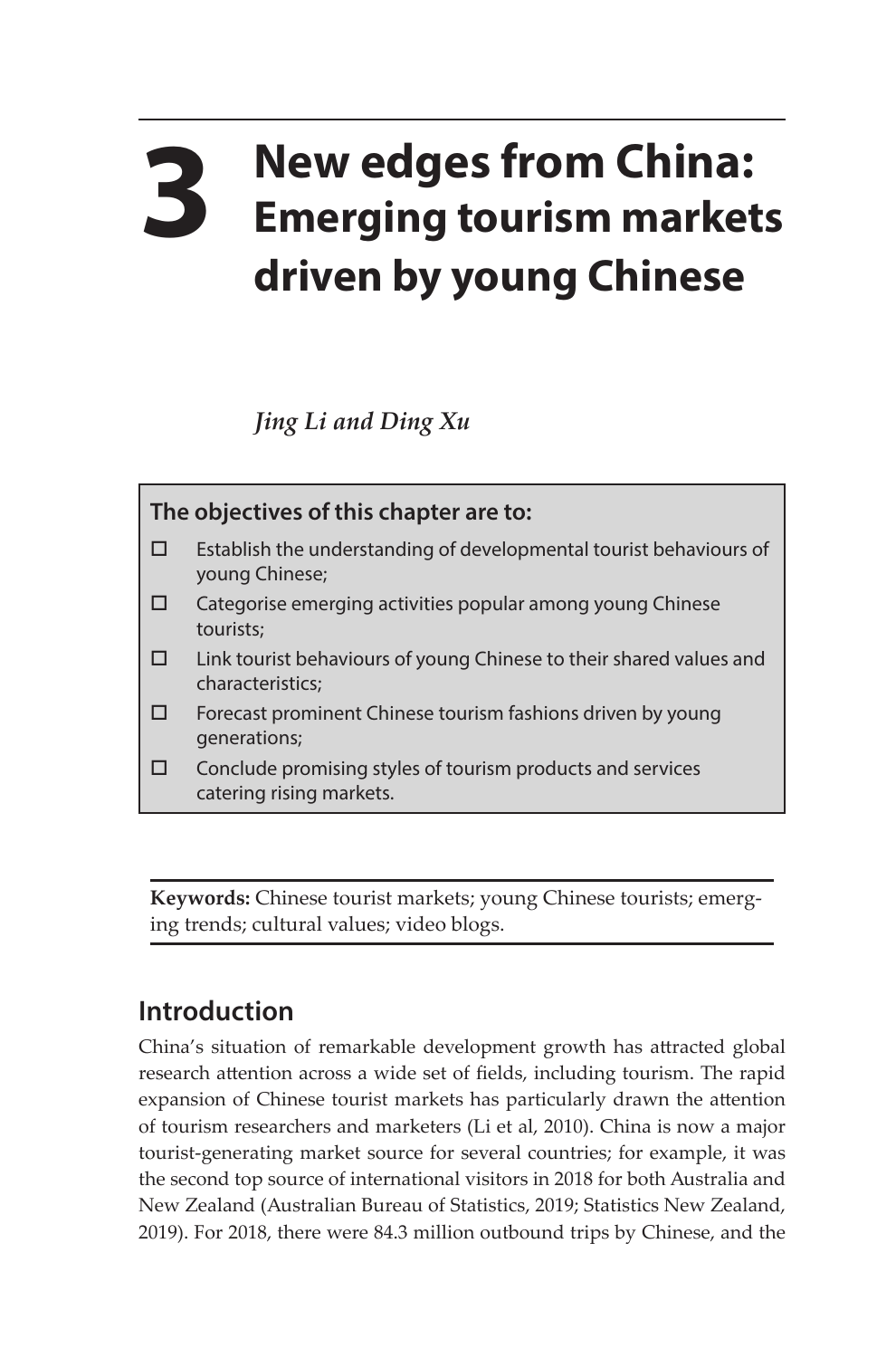China Tourism Academy estimated an increase (China Tourism Academy, and Ministry of Culture and Tourism of the People's Republic of China, 2019).

At the time of writing this chapter, there are global concerns about the new coronavirus in all countries where tourist-generating market source travel. This widespread concern reinforces two key points: the disruptions to markets that such pandemics and major shocks can cause to twentyfirst-century mobility, and the increasing reliance on the Chinese market to provide growth for many countries. The authors of this chapter take the view that disruptions such as the coronavirus may be on a grand and alarming scale, but historically tourism has recovered from these kinds of disasters because of the overriding desire people have to see other places and fulfil their travel dreams (Pearce, 2019).

Fuelled by these kinds of concerns and the sheer volume of both domestic and outbound tourism, China is perhaps on its way to becoming the world's greatest 'tourism laboratory', where researchers are able to test, monitor and confirm or refute some of the tourism industry's most widely held fears and assumptions (Wang, Bickle and Harrill, 2010). Clearly, China's tourism has become a popular research field for scholars within and outside of Mainland China (Zhong, Wu and Morrison, 2013) and continues to be at the forefront of much academic writing in tourism (Johnson, Xu and Arlt, 2020).

More specifically, Chinese millennials have emerged as a key consumer group in the world's second-largest economy. It has been predicted that millennials will comprise the majority of Chinese tourists in the next decade (Goldman Sachs, 2015). Millennials also play an increasingly important role in making travel decisions for their families (Ma, 2018). Therefore, in the present chapter the authors attempt to identify and categorise emerging trends of tourism within China, as driven by younger Chinese. These aims are served by examining two forms of user-generated blogs, including video blogs and microblogs on prevalent Chinese sharing platforms. Together these resources enable the researchers to identify new market edges from China.

## **Understanding Chinese tourists**

The behaviours of Chinese tourists have been studied from multiple perspectives, such as cultural norms, values, lifestyles and networking custom. A Triple-C Gaze approach, which incorporates Consumerism, Confucianism and Communism, has been developed to understand common behaviours of Chinese outbound tourists (Pearce, Wu and Osmond, 2013).

Further, the cultural values of contemporary Chinese have also been reconfigured as underpinning factors shaping Chinese tourists' motivations